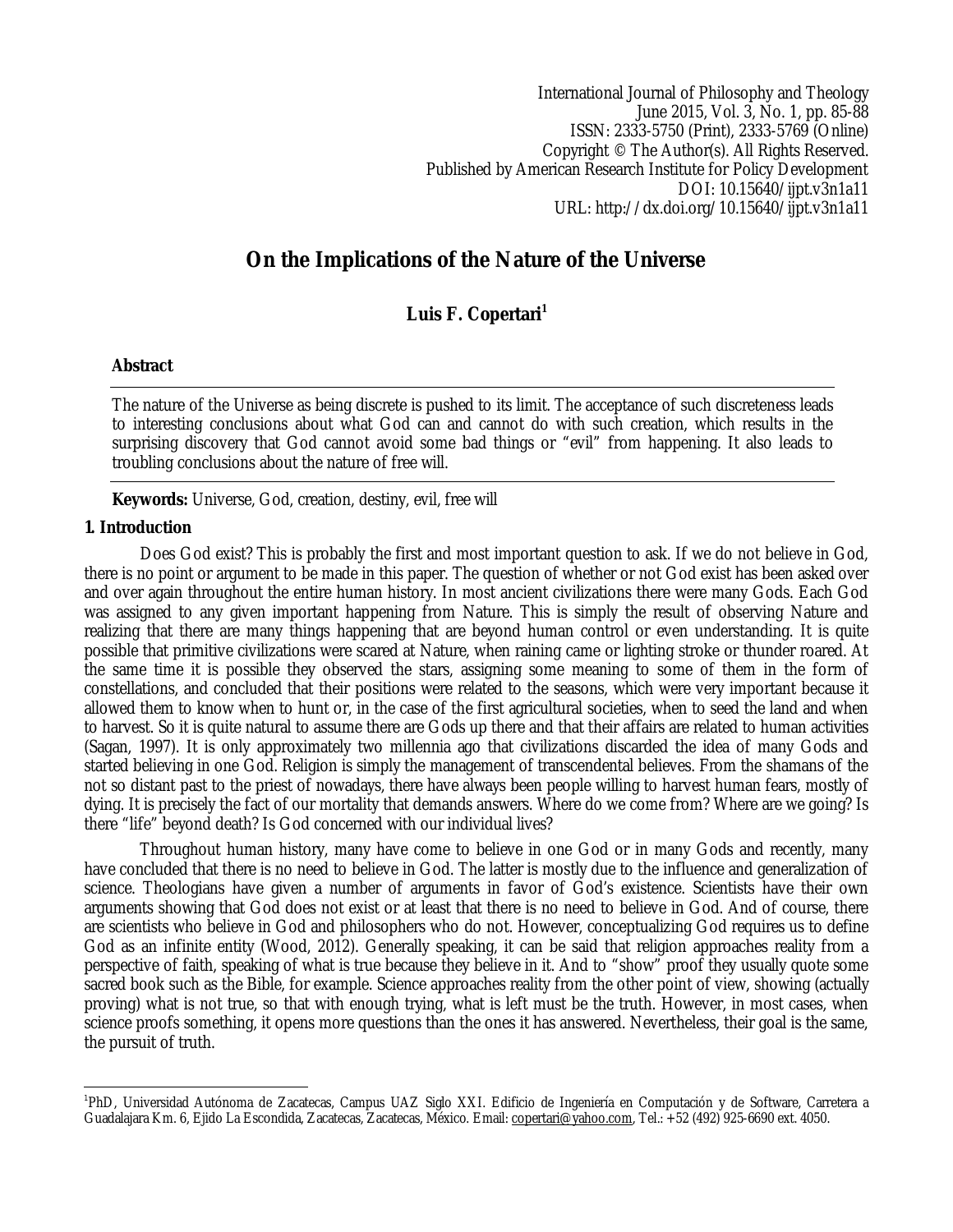I believe in God, and my "reason" is an argument of belief. Suppose there is a sequence of numbers. Such sequence begins with the number one. The very next number is one tenth of the previous number. In this case, that is  $1/10 = 0.1$ . The next number is one tenth of the previous one, which is  $1/100 = 0.01$ . Towards what number does it converge? The answer is zero, and it is expressed mathematically in equation (1).

$$
\lim_{n \to \infty} \frac{1}{10^n} = 0 \tag{1}
$$

However, have you actually ever seen the last number of the sequence actually becoming zero? The answer is no. Then, how do you know it is zero? The answer is that it is possible to interpolate and imagine the trend in the sequence: 1, 0.1, 0.01, 0.001, and so on, so that at infinity the last number has an infinite number of zeroes, which makes it zero (Castro, 2013; Landini, 2011). It is possible to "feel" the answer. That is my "reason" for believing in God; because I can interpolate the existence of God by seeing God's creation. If human beings exist given our level of complexity, why cannot God exist having the complexity of all there is in and beyond our Universe?

#### **2. Infinities**

Clearly, believing in God requires thinking about infinity (Wood, 2012). The most commonly accepted theory for the beginning of the Universe in science is the theory of the "Big Bang". In this theory, the Universe is thought to be approximately fourteen or fifteen billion years (that is fourteen or fifteen thousand million years) of age (Sagan, 1980). And the Universe is thought to be expanding, such that at a given point in time in the past there was a "singularity", an infinitely dense point of space and time in which all the energy (matter could not exist at such temperatures) of the Universe was condensed. However, science can only peek within a given instant after the Universe was theoretically created in such singularity, because the known laws of Physics break down before this infinitesimal instant of time (Penrose, 2014). If the "Big Bang" theory is accepted despite its many varieties, it means that the age of the Universe is finite. Only regarding the Universe as finite allows for a reasonable discussion (Cariani, 2012). And since space and time have been expanding ever since, time and the Universe is finite (Hawking, 2002). Thus, the question remains. What is beyond the Universe? Some scientists say there is an infinite sequence of such finite Universes. That may be so. I believe that what is beyond our finite Universe is *nothing*. But what is *nothing*? How can *nothing* be conceptualized? If there is *nothing*, it means there is *nothing* to consider. Nothingness has no place to go, because it is everywhere. Thus, *nothing* is the same as *everything*, that is, God. The strict treatment of the concept *nothing* is quite tricky (Broitman, 2013).

#### **3. A Discrete Universe**

Is the Universe continuous in nature or discrete in nature? That is, is there a minimum or fixed limit to which matter (and energy) can be divided? Science offers many explanations to this and the common understanding is that matter (and energy) is quanta sized, that is, matter (and energy) come in fixed (and given) minimum lumps. But as have been previously seen, science always leaves more questions than answers when it attempts to prove something. Thus, let proceed with a thought experiment. Imagine there is one meter of distance between two people. The first such person, called "A", wants to touch the second such person, called "B". If "A" proceeds in trying to touch "B" by successively dividing by half the distance in order to reach "B", and if such distance is continuous, there would never be an end to this process, and so "A" could never reach "B". But it is common experience it is possible for everybody to "reach" things or other people. This is called Zeno's paradox, and it is further explored by Malcolm (2010). Nevertheless, the commonsense fact that in reality it is possible for "A" to actually reach "B" means that there is a limit to which such successive division of the distance can be taken. Thus, there is a discrete and finite minimum division of things so that Zeno's paradox cannot go on forever. That means that space is discrete in nature and since matter (and energy) occupy space, it also means they are discrete in nature. Consequently, space (and matter and energy) must come in discrete or fixed portions.

#### **4. The Evolution of Matter and Energy in a Discrete Universe**

Suppose for simplification purposes that from the beginning of space and time there were only two possible spaces for matter (or energy) to be in. Also, suppose there was only one particle of matter (or energy) in such imaginary Universe. At time one the particle could be in the "up" or the "down" position. So there are two possible Universes in this case, one in which the particle is "up" and one in which the particle is "down", that is  $2<sup>1</sup> = 2$ combinations. At time two the particle could have been "up"-"up", "up"-"down", "down"-"up" or "down"-"down".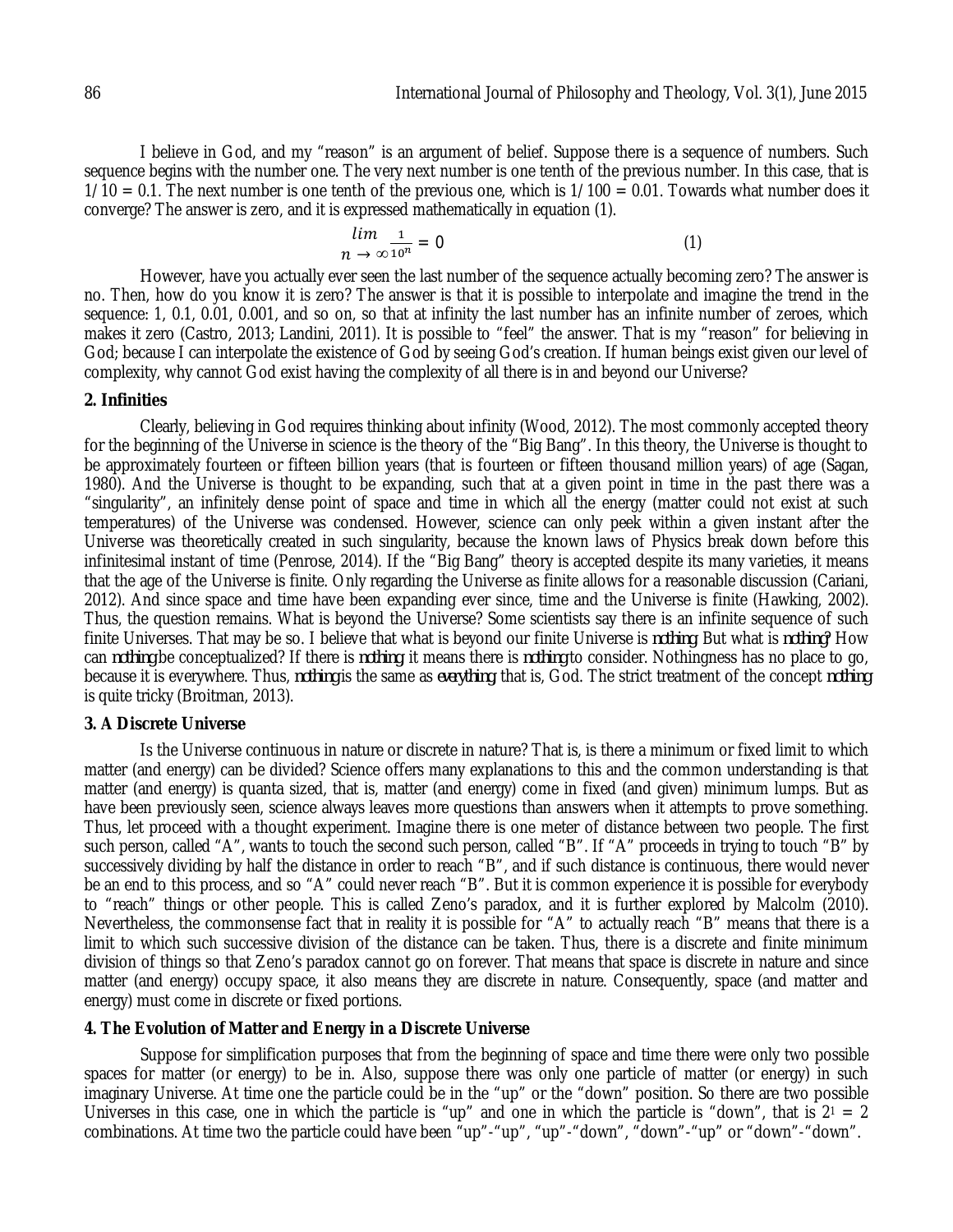That is  $2^2 = 4$  combinations. For n times, there are  $2^n$  combinations, that is,  $2^n$  possible ways in which such Universe could have evolved. Let now generalize to the entire known (and presumably finite and discrete, both in space and time) Universe. There are a huge number of possible spaces for matter (and energy) to be in. Also, there are a huge number of particles of matter or quanta of energy in the Universe. How many combinations or possible evolutions for the Universe there are? The answer: a huge number. But, this huge number is finite, not infinite. It is a given (and huge) number, but nonetheless finite number. The above means that God (assuming we believe in God) had, at the beginning of the Universe, to choose which evolution for the Universe to have. The fact that the total number of possible choices is finite means that God cannot do whatever wishes. God needs to choose one of the many possible evolutions for the Universe. Thus, God is constrained in choice by the very nature of our discrete (in both space and time) and finite Universe. That means that things are going to happen. Some things (and in most cases that is true) are going to be "good", but others are going to be "bad". This means that no matter how wise, caring and loving God may be, God cannot avoid some bad things (or "evil") from happening. This is because if God chooses another evolution for the Universe in order to avoid some "evil" in some place from happening, even more "evil" would occur in other places. Thus, we may choose to believe in heaven, hell, angels, demons, or the devil, but if we do so and we accept the previous reasoning, we have to accept that all of what exists and happens in the Universe is the result of God's best and most caring choice.

#### **5. Discussion and Conclusion**

Believing that God set in motion the evolution of the Universe for once and in a final decision at the Universe's creation also brings other troubling consequences. The most upsetting of them all is probably the belief in free will. If God set everything in motion, deciding at once what has happened, is happening and will happen, then the idea of destiny becomes quite clear and forthcoming. However, that means that each and every thing that has happened, is happening and will happen has been pre-determined by God. If we decide based on our thoughts and if our thoughts are the result of our mind, and if our mind is the outcome of our brains, and if such outcome depends solely on the functioning of our neurons, such functioning has been pre-determined by God. Thus, "our" choices are in fact God's choices at the moment of creation of the Universe. Consequently, our thoughts are the ultimate result of God's choice, which means there is no such thing as free will. In other words, free will is an illusion. Also, if we are not the masters of our own destiny, praying is useless. I am not saying that we should not pray. Praying allows us to meditate on the things that have happened and on the things we wish to happen. Thus, it is quite possible for us to find answers to our questions. But finding such answers and the fact that we are praying is something that has been previously decided by God. I understand this reasoning and the conclusions it brings about are troubling. Also, I am not saying I have the ultimate saying on this matter. Maybe I am missing some key point or argument, especially when it comes to the issue of free will. It is very difficult for me to say free will is an illusion, because I do not like the idea that I am not in control (at least in some degree) of my own future.

At the same time, seeing God's creation in this way is reassuring, because it apparently proves the reason for evil to exist. Some evil happens not because God does not care, or because God is not all loving, but because God had no other choice. So what happens when we die? Unfortunately, I do not have the answer to this question. What is the nature of consciousness? Do we have a soul or even a spirit? When it comes to the idea of soul or spirit, I like to think of it in this way. If my brain (which is certainly in connection with my soul and perhaps even my spirit, some scientist may call it mind) talks to someone else, the words travel through the air to reach the other person's ears, which in turn send the signal to the brain, which interprets what I am saying, and since the other person's brain is in contact with his or her soul and maybe even spirit, in this way, souls (and perhaps even spirits) connect to each other and communicate. When two people know each other for a long time, it can be said that their souls have communicated to each other so much that they are in contact with each other. Clearly, God is assumed to be infinite and God's creation, our Universe, is assumed to be finite, both in space and in time. Thus, in God's infinite mind it is easy to see all possible finite evolutions of our finite Universe. So even if there is an infinite number of finite Universes, God could have chosen to create some of these Universes and interpolate the remaining infinite number of other Universes lying in between, assuming such thing is possible. How could God have set the behavior of the elementary particles of matter or quanta of energy? The answer is irrational numbers.